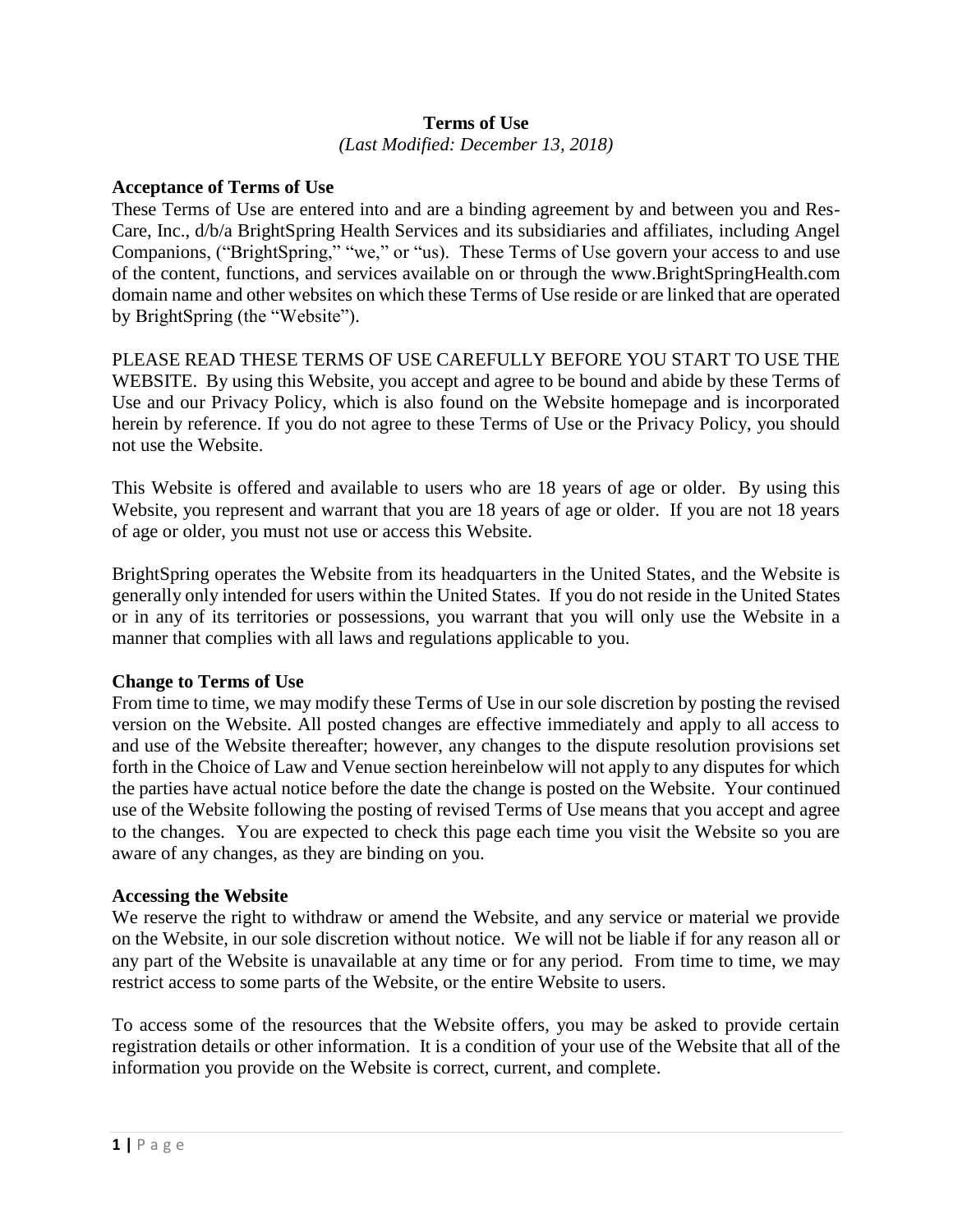# **Changes to the Website**

We may update the content of the Website from time to time, but its contents are not necessarily complete or up-to-date. Any of the material on the Website may be out-of-date at any given time, and we are under no obligation to update such material.

### **Intellectual Property Rights**

The Website and its entire contents, features and functionality (including, but not limited to, all information, software, text, displays, images, video and audio, and the design, selection and arrangement thereof) are owned by BrightSpring, its licensors or other providers of such material and are protected by United States and international copyright, trademark, patent, trade secret and other intellectual property or proprietary rights laws.

# **Trademark Notice**

The BrightSpring name and Safe Transitions, A.L.I.G.H.T., Sense of Home, Rest Assured, Rest Assured Onetouch, Pharmacy Alternatives, Springhealth Behavioral Health & Integrated Care, Rehab Without Walls, RWW, A Place to Call Home, Rescare, Onetouch, Angel Companions, Angel Companions W (and design), Adoration, Stepstone Family & Youth Services, All Ways Caring, Brightway Residential Services, Equus, Stepstone Youth Alternatives, Brightway Community Living, and Gateway are the logos, trademarks, and service marks of BrightSpring. You must not use such marks without the prior written permission of BrightSpring. All other trademarks, product marks, service marks, designs, and logos used in the Website are the trademarks, service marks, or logos of their respective owners.

### **Permitted Use**

These Terms of Use permit you to use the Website for your personal, non-commercial use only. You must not reproduce, distribute, modify, create derivative works of, publicly display, publicly perform, republish, download, store or transmit any of the material on the Website, except as follows:

- Your computer may temporarily store copies of such material in RAM incidental to your accessing and viewing this material.
- You may store files that are automatically cached by your Web browser for display enhancement purposes.
- You may print one copy of a reasonable number of pages of the Website for your own personal, non-commercial use. Those pages may not be further copied, republished, posted modified, edited, transmitted, distributed, used to create derivate works of, or reverse engineered.

### **Prohibited Use**

You may use the Website only for lawful purposes and in accordance with these Terms of Use. You agree not to use the Website:

- In any way that violates any applicable federal, state, local or international law or regulation (including, without limitation, any laws regarding the export of data or software to and from the United States or other countries).
- For the purpose of exploiting, harming or attempting to exploit or harm minors in any way by exposing them to inappropriate content, asking for personally identifiable information, or otherwise.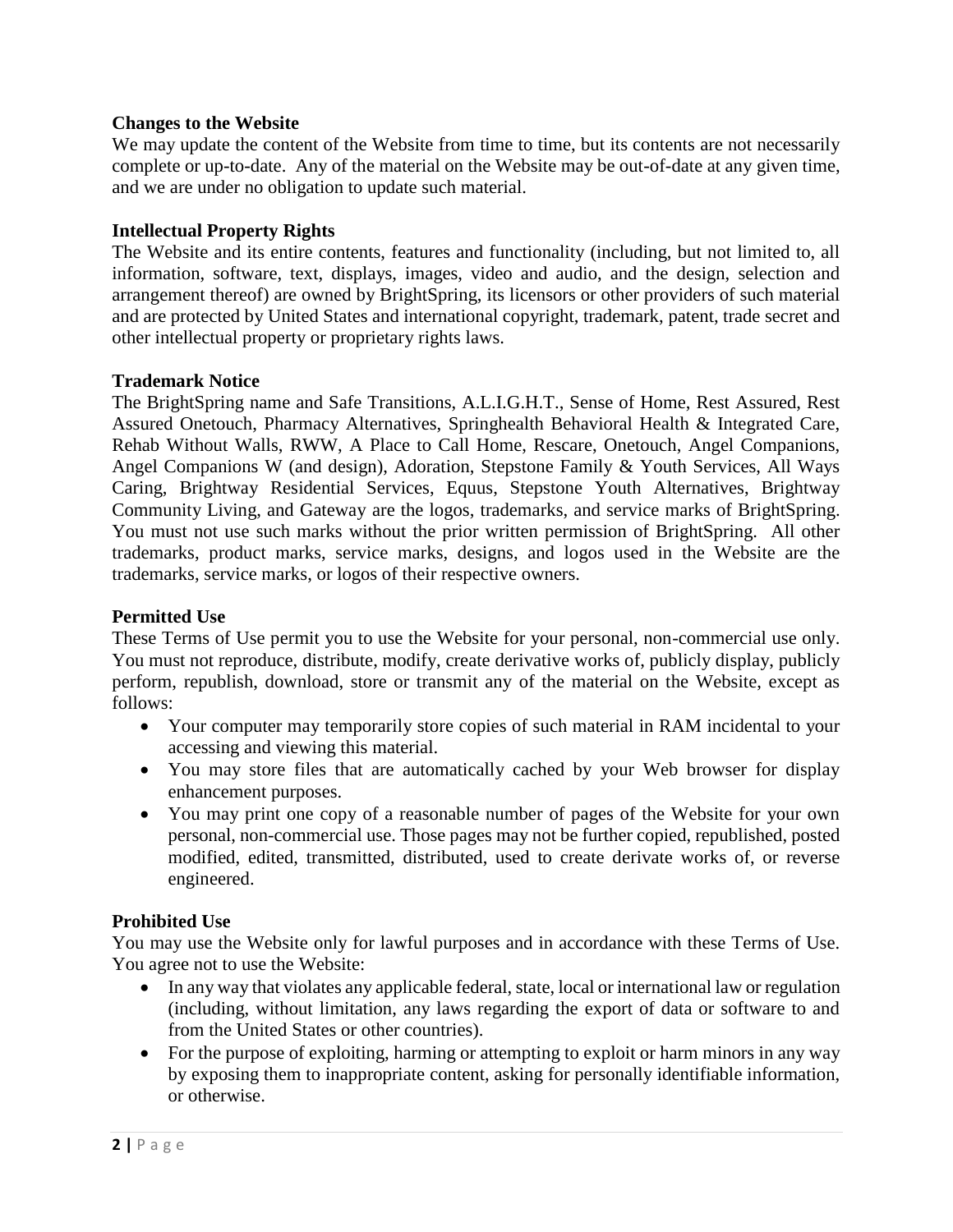- To transmit, or procure the sending of, any advertising or promotional material without our prior written consent, including any "junk mail," "chain letter," "spam," or any other similar solicitation.
- To impersonate or attempt to impersonate BrightSpring, a BrightSpring employee, another user, or any other person or entity (including, without limitation, by using email addresses or screen names associated with any of the foregoing).
- To engage in any other conduct that restricts or inhibits anyone's use or enjoyment of the Website, or which, as determined by us, may harm BrightSpring or users of the Website or expose them to liability.

Additionally, you agree not to:

- Modify copies of any materials from the Website.
- Delete or alter any notices of copyright, trademark, or other proprietary rights from copies of materials from the Website.
- Access or use for any commercial purposes any part of the Website or any services or materials available through the Website.
- Use the Website in any manner that could disable, overburden, damage, or impair the Website or interfere with any other party's use of the Website, including their ability to engage in real-time activities through the Website.
- Use any robot, spider, or other automatic device, process, or means to access the Website for any purpose, including monitoring or copying any of the material on the Website.
- Use any manual process to monitor or copy any of the material on the Website or for any other unauthorized purpose without our prior written consent.
- Use any device, software or routine that interferes with the proper working of the Website.
- Introduce any viruses, Trojan horses, worms, logic bombs, or other material which is malicious or technologically harmful.
- Attempt to gain unauthorized access to, interfere with, damage or disrupt any parts of the Website, the server on which the Website is stored, or any server, computer or database connected to the Website.
- Attack the Website via a denial-of-service attack or a distributed denial-of-service attack.
- Otherwise attempt to interfere with the proper working of the Website.

If you print, copy, modify, download, or otherwise use or provide any other person with access to any part of the Website in breach of the Terms of Use, your right to use the Website will stop immediately and you must, at our option, return or destroy any copies of the materials you have made. No right, title, or interest in or to the Website or any content on the Website is transferred to you, and all rights not expressly granted are reserved by BrightSpring. Any use of the Website not expressly permitted by these Terms of Use is a breach of these Terms of Use and may violate copyright, trademark, and other laws.

# **Enforcement and Termination**

We have the right to:

• Disclose your identity or other information about you to any third party who claims that material posted by you violates their rights, including their intellectual property rights or their right to privacy.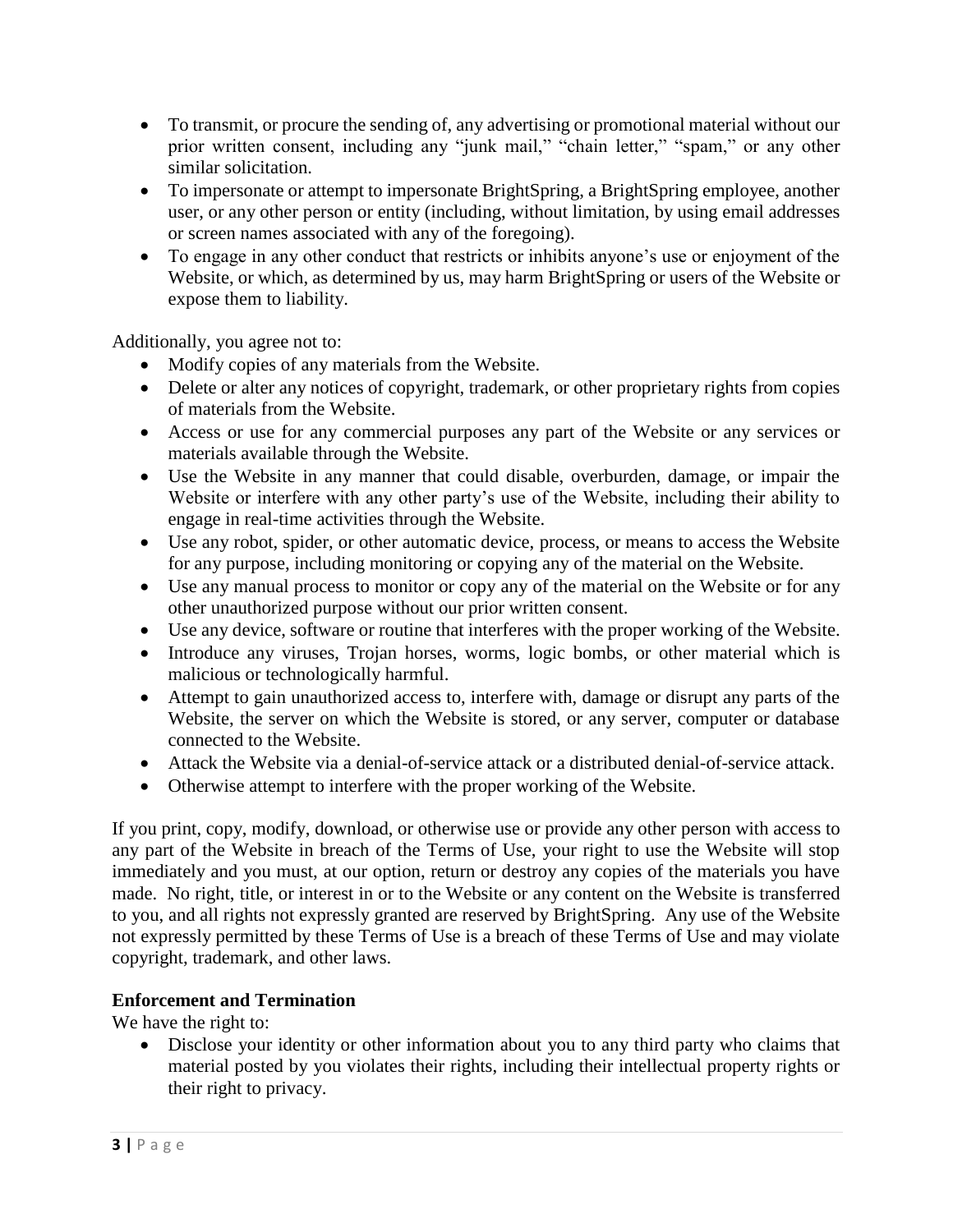- Take appropriate legal action, including without limitation, referral to law enforcement, for any illegal or unauthorized use of the Website.
- Terminate or suspend your access to all or part of the Website for any or no reason, including without limitation, any violation of these Terms of Use.

Without limiting the foregoing, we have the right to fully cooperate with any law enforcement authorities or court order requesting or directing us to disclose the identity or other information of anyone posting any materials on or through the Website. YOU WAIVE AND HOLD HARMLESS BRIGHTSPRING AND ITS AFFILIATES, LICENSEES, AND SERVICE PROVIDERS FROM ANY CLAIMS RESULTING FROM ANY ACTION TAKEN BY ANY OF THE FOREGOING PARTIES DURING OR AS A RESULT OF THEIR INVESTIGATIONS AND FROM ANY ACTIONS TAKEN AS A CONSEQUENCE OF INVESTIGATIONS BY EITHER SUCH PARTIES OR LAW ENFORCEMENT AUTHORITIES.

# **Reliance on Information Posted**

The information presented on or through the Website is made available solely for general information purposes. We do not warrant the accuracy, completeness or usefulness of this information. Any reliance you place on such information is strictly at your own risk. We disclaim all liability and responsibility arising from any reliance placed on such materials by you or any other visitor to the Website, or by anyone who may be informed of any of its contents.

The Website may include content provided by third parties. All statements and/or opinions expressed in these materials, and all articles and responses to questions and other content, other than the content provided by BrightSpring, are solely the opinions and the responsibility of the person or entity providing those materials. These materials do not necessarily reflect the opinion of BrightSpring. We are not responsible, or liable to you or any third party, for the content or accuracy of any materials provided by any third parties.

### **Information About You and Your Visits to the Website**

All information we collect on this Website is subject to our Privacy Policy [**insert link to Privacy Policy**. By using the Website, you consent to all actions taken by us with respect to your information in compliance with the Privacy Policy.

The Children's Online Privacy Protection Act requires that online service providers obtain parental consent before they knowingly collect personally identifiable information online from children who are under 13 years of age. This Website is offered and available to users who are 18 years of age or older. If you are not 18 years of age or older, you must not use or access this Website. We do not knowingly collect or solicit personally identifiable information from children under 13 years of age. If we learn that we have collected personal information from a child under 13 years of age, we will delete that information as quickly as possible. If you believe that a child under 13 years of age may have provided personal information to us, please contact us at:

Chief Compliance Officer BrightSpring Health Services 805 N. Whittington Parkway Louisville, Kentucky 40222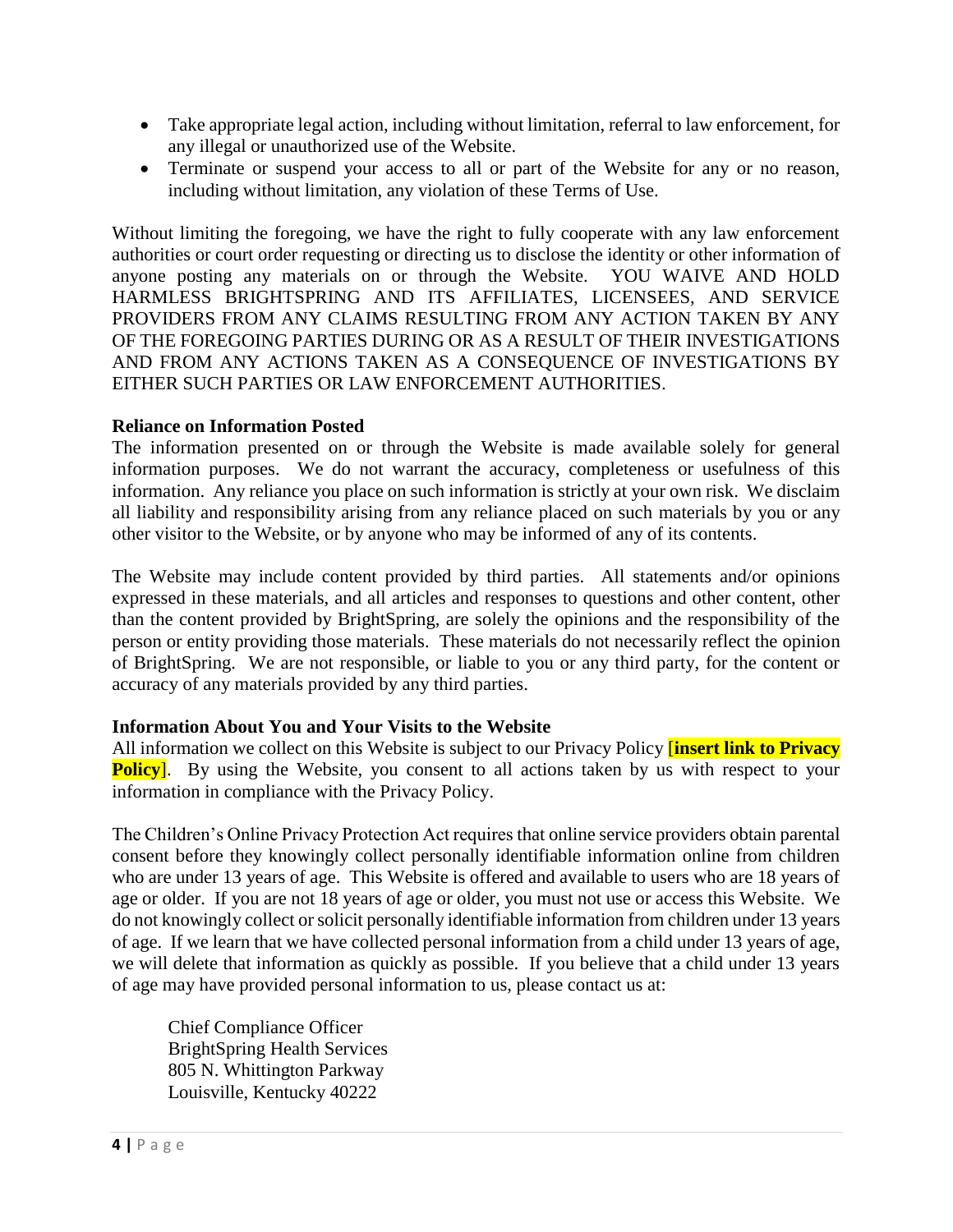compliance@brightspringhealth.com (502) 630-7431

By using the Website, you consent to all actions taken by us with respect to your information in compliance with the Privacy Policy.

# **Linking to the Website**

You may link to our homepage, provided you do so in a way that is fair and legal and does not damage our reputation or take advantage of it, but you must not establish a link in such a way as to suggest any form of association, approval, or endorsement on our part without our express written consent. You may not deep link to any other page other than the Website's homepage. You may not establish a link from any website that is not owned by you. You agree to cooperate with us in causing any unauthorized framing or linking to cease immediately. You may not cause the Website, or portions of it, to be displayed on, or appear to be displayed on, any other site, for example, framing, deep linking, or in-line linking.

We reserve the right to withdraw linking permission without notice, and we may disable all or any links at any time without notice in our sole discretion.

# **Links from the Website**

If the Website contains links to other sites and resources provided by third parties, these links are provided for your convenience only. This includes links contained in advertisements, including banner advertisements and sponsored links. The placement and appearance of third-party advertisements on the Website is not meant to suggest that BrightSpring endorses or approves of the advertiser, advertisement, advertiser's site, or any of the products and/or services being advertised. We have no control over the contents of those sites or resources, and accept no responsibility for them or for any loss or damage that may arise from your use of them. If you decide to access any of the third-party websites linked to this Website, you do so entirely at your own risk and subject to the terms and conditions of use for such websites.

# **Disclaimer of Warranties**

You understand that we cannot and do not guarantee or warrant that files available for downloading from the Internet or the Website will be free of viruses or other destructive code. You are responsible for implementing sufficient procedures and checkpoints to satisfy your particular requirements for anti-virus protection and accuracy of data input and output, and for maintaining a means external to our site for any reconstruction of any lost data. TO THE FULLEST EXTENT PROVIDED BY LAW, WE WILL NOT BE LIABLE FOR ANY LOSS OR DAMAGE CAUSED BY A DISTRIBUTED DENIAL-OF-SERVICE ATTACK, VIRUSES, OR OTHER TECHNOLOGICALLY HARMFUL MATERIAL THAT MAY INFECT YOUR COMPUTER EQUIPMENT, COMPUTER PROGRAMS, DATA, OR OTHER PROPRIETARY MATERIAL DUE TO YOUR USE OF THE WEBSITE OR ANY SERVICES OR ITEMS OBTAINED THROUGH THE WEBSITE OR TO YOUR DOWNLOADING OF ANY MATERIAL POSTED ON IT, OR ON ANY WEBSITE LINKED TO IT.

YOUR USE OF THE WEBSITE, ITS CONTENT, AND ANY SERVICES OR ITEMS OBTAINED THROUGH THE WEBSITE IS AT YOUR OWN RISK. THE WEBSITE, ITS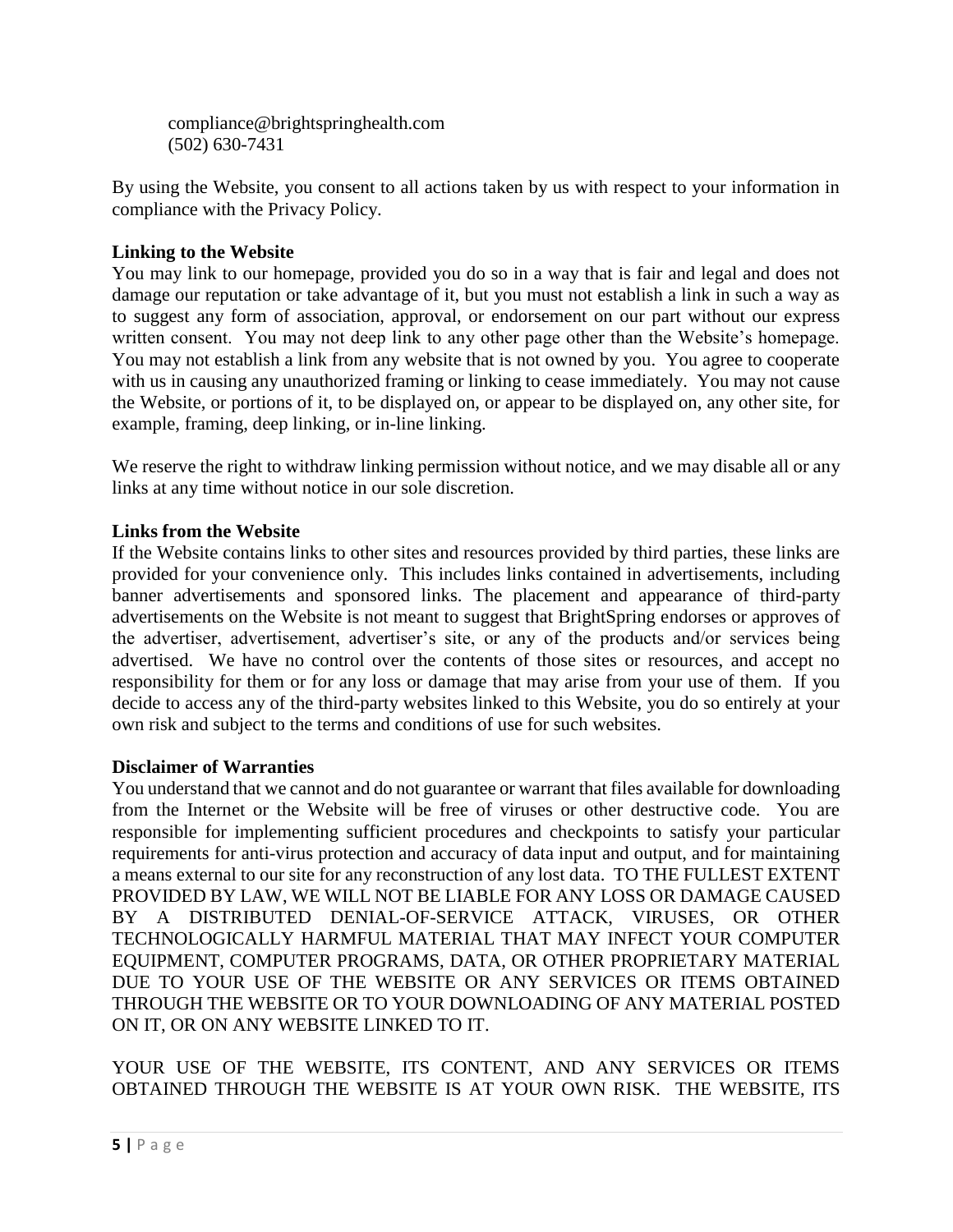CONTENT AND ANY SERVICES OR ITEMS OBTAINED THROUGH THE WEBSITE ARE PROVIDED ON AN "AS IS" AND "AS AVAILABLE" BASIS, WITHOUT ANY WARRANTIES OF ANY KIND, EITHER EXPRESS OR IMPLIED. NEITHER BRIGHTSPRING NOR ANY PERSON ASSOCIATED WITH BRIGHTSPRING MAKES ANY WARRANTY OR REPRESENTATION WITH RESPECT TO THE COMPLETENESS, SECURITY, RELIABILTY, QUALITY, ACCURACY, OR AVAILABILITY OF THE WEBSITE. WITHOUT LIMITING THE FOREGOING, NEITHER BRIGHTSPRING NOR ANYONE ASSOCIATED WITH BRIGHTSPRING REPRESENTS OR WARRANTS THAT THE WEBSITE, ITS CONTENT, OR ANY SERVICES OR ITEMS OBTAINED THROUGH THE WEBSITE WILL BE ACCURATE, RELIABLE, ERROR-FREE, OR UNINTERRUPTED, THAT DEFECTS WILL BE CORRECTED, THAT OUR SITE OR THE SERVER THAT MAKES IT AVAILABLE ARE FREE OF VIRUSES OR OTHER HARMFUL COMPONENTS, OR THAT THE WEBSITE OR ANY SERVICES OR ITEMS OBTAINED THROUGH THE WEBSITE WILL OTHERWISE MEET YOUR NEEDS OR EXPECTATIONS.

TO THE FULLEST EXTENT PROVIDED BY LAW, BRIGHTSPRING HEREBY DISCLAIMS ALL WARRANTIES OF ANY KIND, WHETHER EXPRESS OR IMPLIED, STATUTORY, OR OTHERWISE, INCLUDING BUT NOT LIMITED TO ANY WARRANTIES OF MERCHANTABILITY, NON-INFRINGEMENT, AND FITNESS FOR PARTICULAR PURPOSE.

THE FOREGOING DOES NOT AFFECT ANY WARRANTIES THAT CANNOT BE EXCLUDED OR LIMITED UNDER APPLICABLE LAW.

# **Limitation of Liability**

TO THE FULLEST EXTENT PROVIDED BY LAW, IN NO EVENT WILL BRIGHTSPRING, ITS AFFILIATES, OR THEIR LICENSORS, SERVICE PROVIDERS, EMPLOYEES, AGENTS, OFFICERS, OR DIRECTORS BE LIABLE FOR DAMAGES OF ANY KIND, UNDER ANY LEGAL THEORY, ARISING OUT OF OR IN CONNECTION WITH YOUR USE, OR INABILITY TO USE, THE WEBSITE, ANY WEBSITES LINKED TO IT, ANY CONTENT ON THE WEBSITE OR SUCH OTHER WEBSITES, INCLUDING ANY DIRECT, INDIRECT, SPECIAL, INCIDENTAL, CONSEQUENTIAL, OR PUNITIVE DAMAGES, INCLUDING BUT NOT LIMITED TO, PERSONAL INJURY, PAIN AND SUFFERING, EMOTIONAL DISTRESS, LOSS OF REVENUE, LOSS OF PROFITS, LOSS OF BUSINESS OR ANTICIPATED SAVINGS, LOSS OF USE, LOSS OF GOODWILL, LOSS OF DATA, AND WHETHER CAUSED BY TORT (INCLUDING NEGLIGENCE), BREACH OF CONTRACT, OR OTHERWISE, EVEN IF FORESEEABLE.

THE FOREGOING DOES NOT AFFECT ANY LIABILITY THAT CANNOT BE EXCLUDED OR LIMITED UNDER APPLICABLE LAW.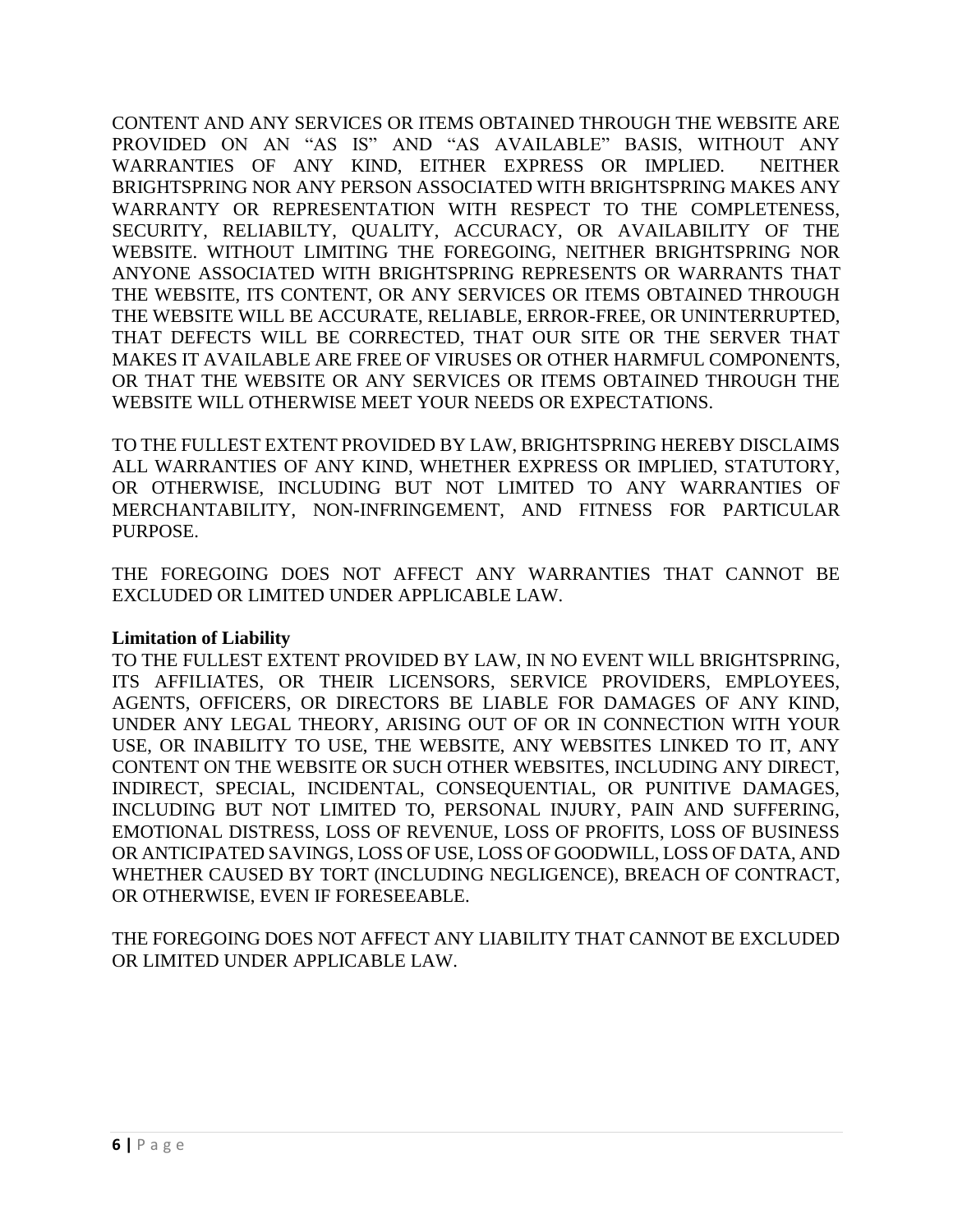### **lndemnification**

You agree to defend, indemnify and hold harmless BrightSpring, its parent corporations, affiliates, licensors, and services providers, and its and their respective officers, directors, employees, contractors, agents, licensors, suppliers, successors, and assigns from and against any and all claims, damages, losses, liabilities, costs, judgments, awards, and expenses or fees (including but not limited to attorneys' fees) arising out of or relating to your violation of any term of these Terms of Use; your use of and access to the Website, including but not limited to any use of the Website's content, products, services, and products other than as expressly authorized in these Terms of Use; your use of any information obtained from the Website; or your violation of any third party right, including without limitation any copyright, property, or privacy right.

This defense and indemnification obligation will survive these Terms of Use and your use of the Website.

# **Choice of Law and Venue**

These Terms of Use will be governed by and construed in accordance with the laws of Kentucky without regard to conflict of laws principles. By using this site, you hereby agree that any disputes regarding these Terms of Use will be subject to the federal and state courts located in Jefferson County, Kentucky, and you waive any jurisdictional, venue, or inconvenient forum objections to such courts. In any action to enforce these Terms of Use, the prevailing party will be entitled to costs and attorneys' fees.

# **Limitation on Time to File Claims**

ANY CAUSE OF ACTION OR CLAIM YOU MAY HAVE ARISING OUT OF OR RELATING TO THESE TERMS OF USE OR THE WEBSITE MUST BE COMMENCED WITHIN ONE (1) YEAR AFTER THE CAUSE OF ACTION ACCRUES, OTHERWISE, SUCH CAUSE OF ACTION OR CLAIM IS PERMANENTLY BARRED.

### **Waiver and Severability**

No waiver by BrightSpring of any term or condition set out in these Terms of Use shall be deemed a further or continuing waiver of such term or condition or a waiver of any other term or condition, and any failure of BrightSpring to assert a right or provision under these Terms of Use shall not constitute a waiver of such right or provision.

If any provision of these Terms of Use is held by a court or other tribunal of competent jurisdiction to be invalid, illegal, or unenforceable for any reason, such provision shall be eliminated or limited to the minimum extent such that the remaining provisions of the Terms of Use will continue in full force and effect.

# **Headings**

Section titles in the Terms of Use are for convenience and do not define, limit, or extend any provision of the Terms of Use.